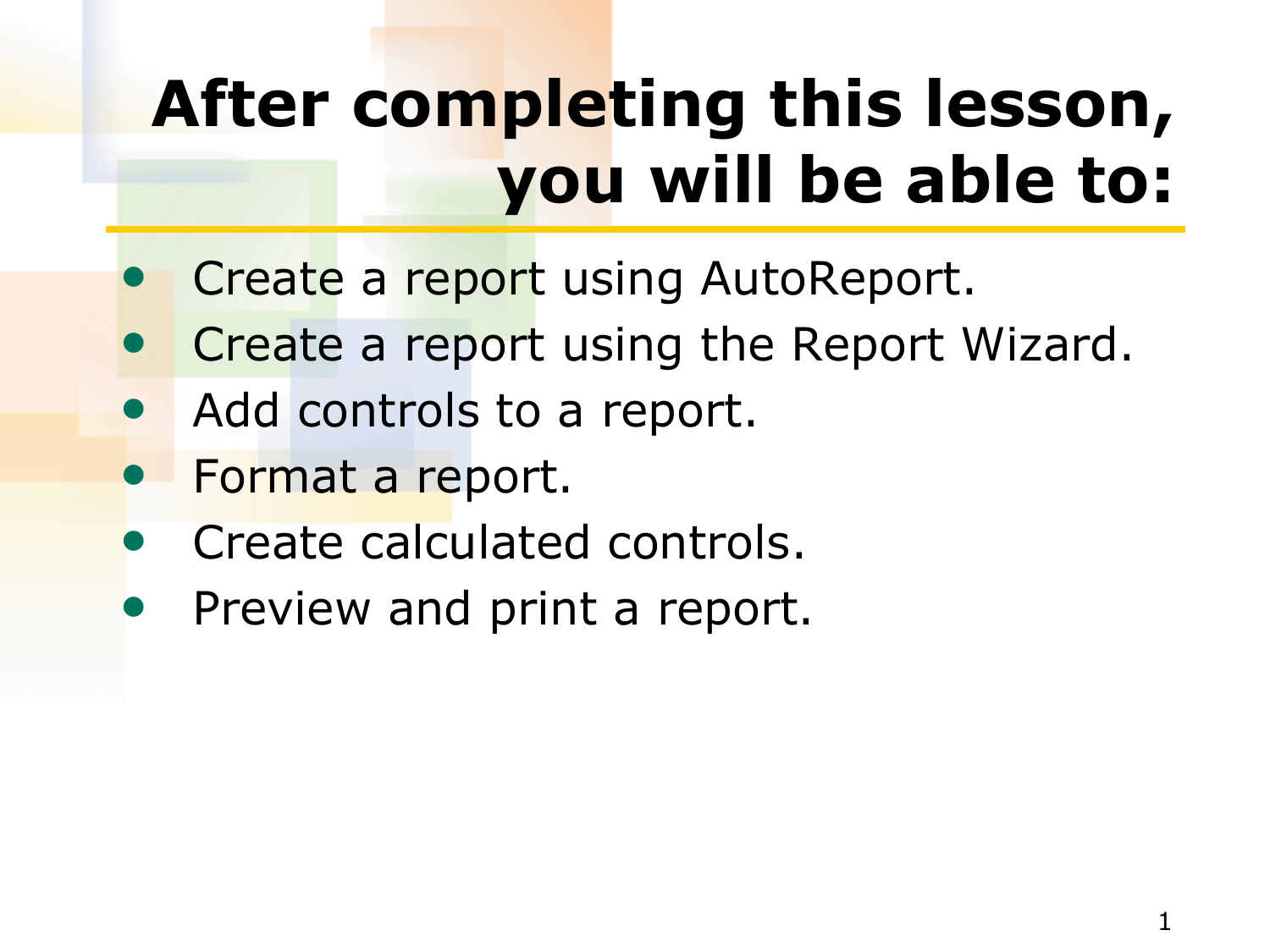## **Creating a Report Using AutoReport**

#### **To create a report using AutoReport**

- On the Objects bar, click Reports.
- 2. On the Database window toolbar, click New.
- 3. In the New Report dialog box, click either AutoReport: Columnar or AutoReport: Tabular.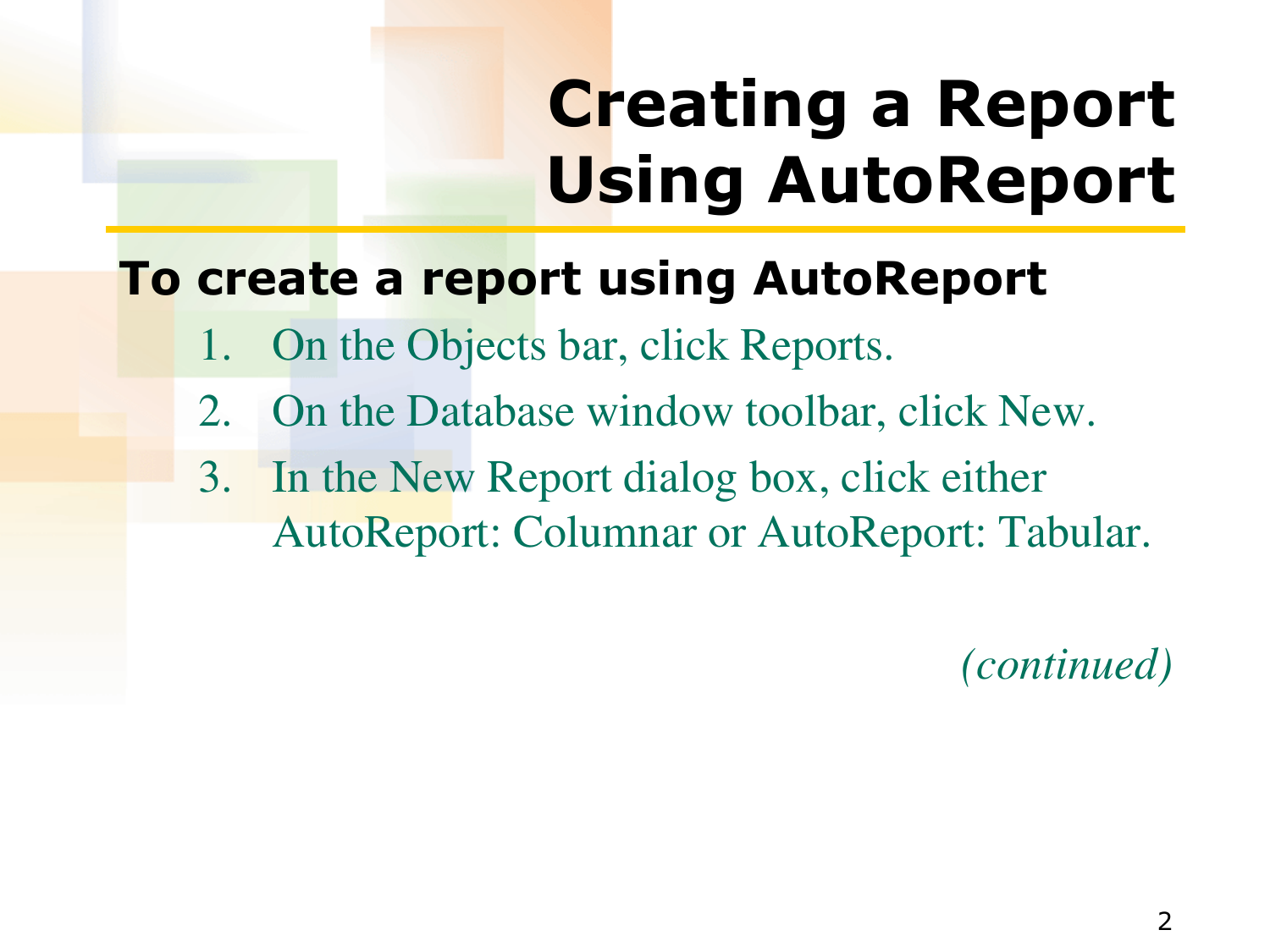### **Creating a Report Using AutoReport**

#### **To create a report using AutoReport**  (*continued)*

4. In the New Report dialog box, click the Choose the table or query where the object's data comes from down arrow, click the name of the table on which you want to base the report, and then click OK.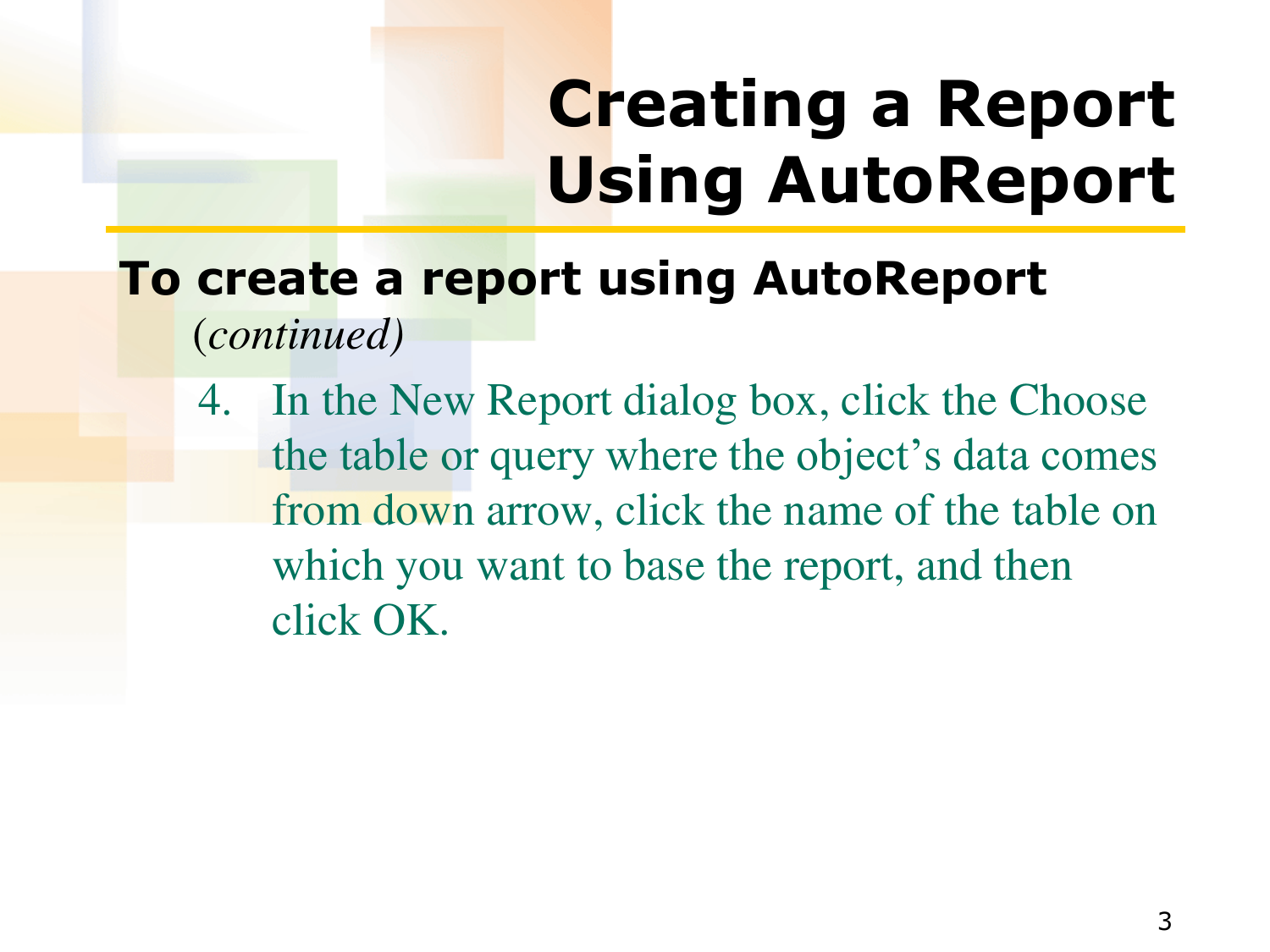#### **To create a report using the Report Wizard**

- On the Objects bar, click Reports.
- 2. Double-click Create report by using wizard.
- 3. In the first Report Wizard dialog box, click the Tables/Queries down arrow and then click the table on which you want to base the report.
- 4. In the Available Fields box, click the field(s) that you want to add to the report and then click the  $>$  (Add) button.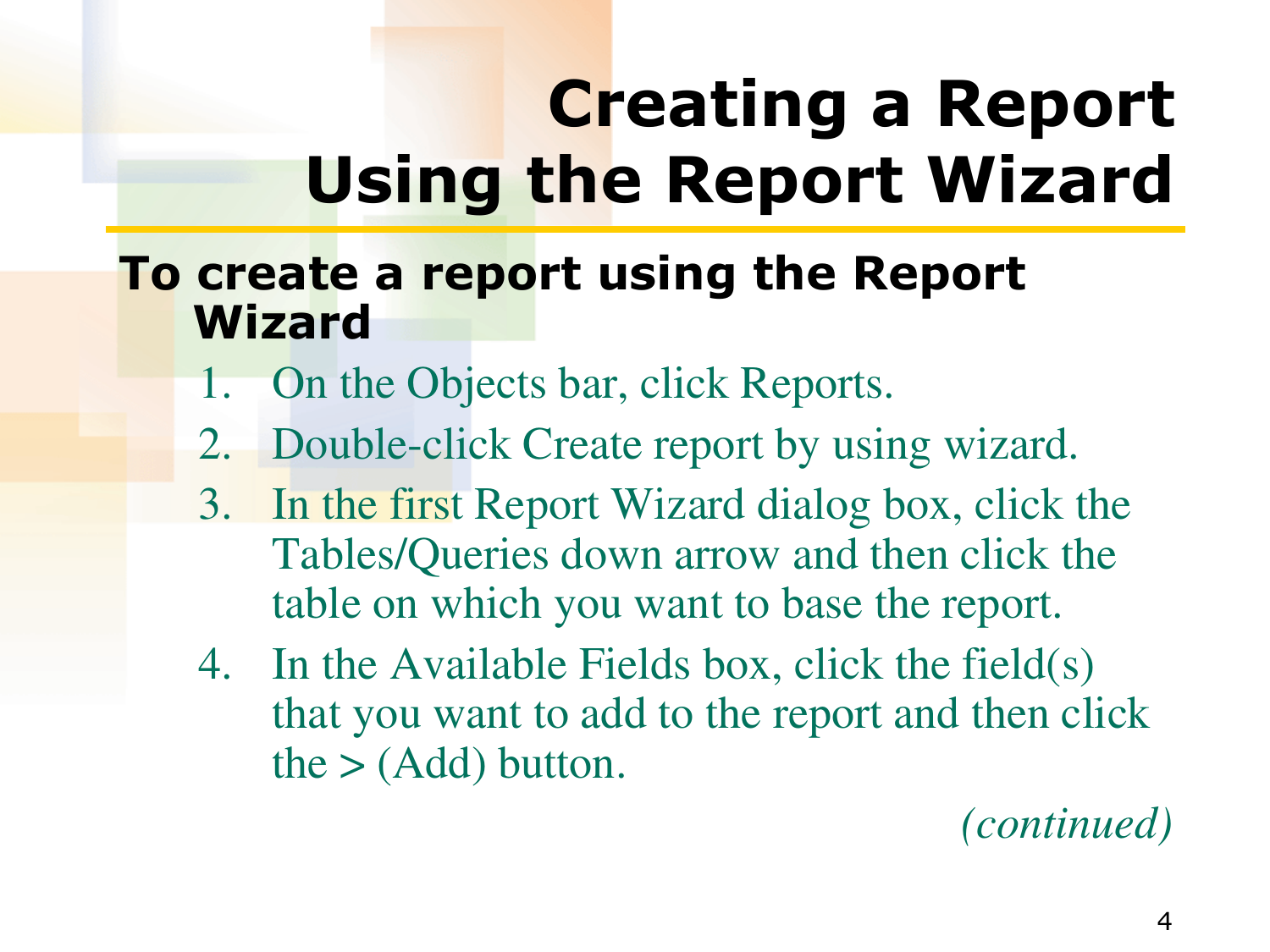**To create a report using the Report Wizard** (*continued)*

- 5. Click Next.
- 6. In the next Report Wizard dialog box, select the field(s), if any, that you want to use as grouping levels and click Next.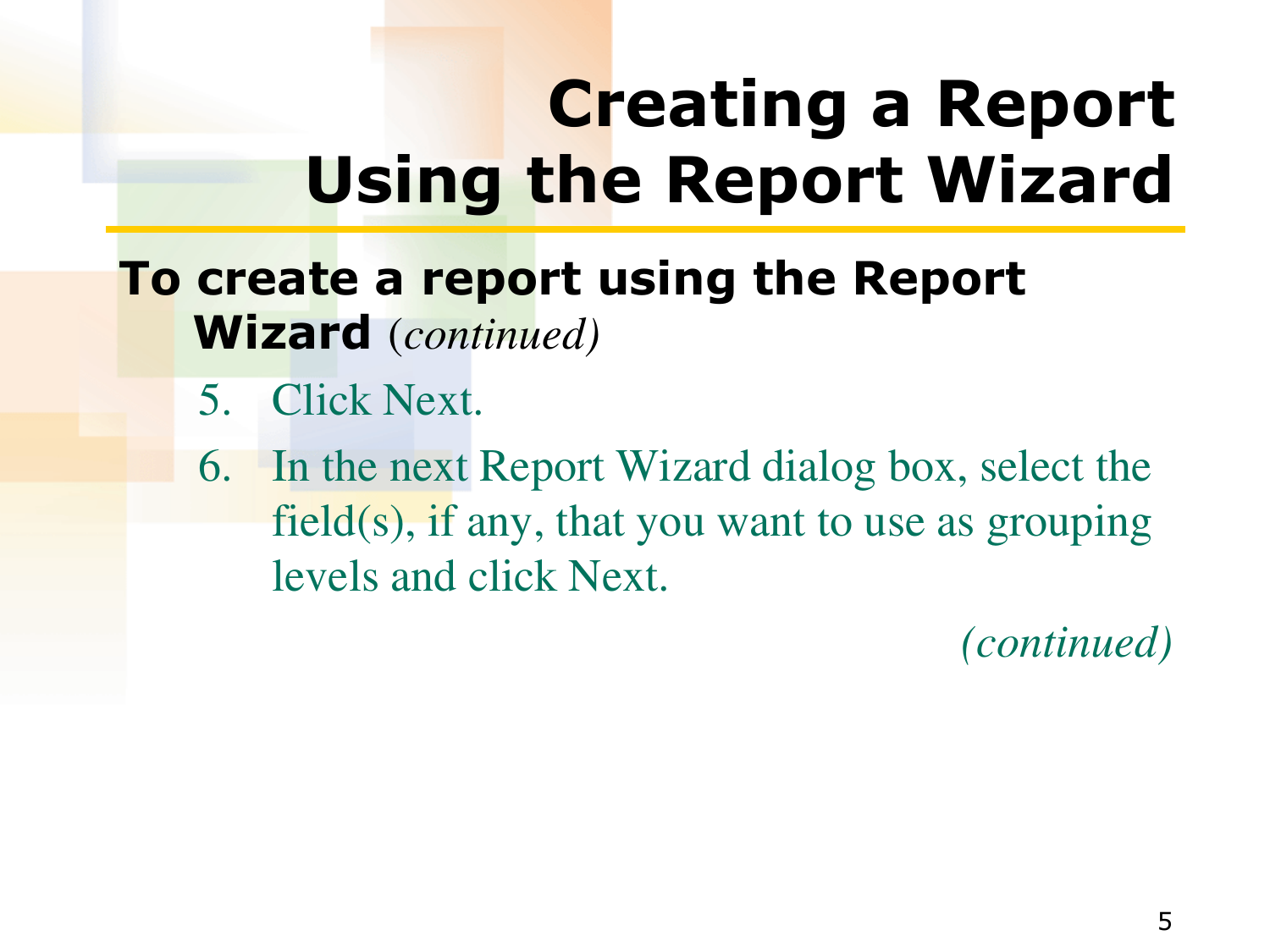#### **To create a report using the Report Wizard** (*continued)*

- 7. In the next Report Wizard dialog box, select the field by which you want to sort the data in each group, click the Sort button to change the sort order of the data if necessary, and then click Next.
- 8. In the next Report Wizard dialog box, select the layout that you want to use for your report and click Next.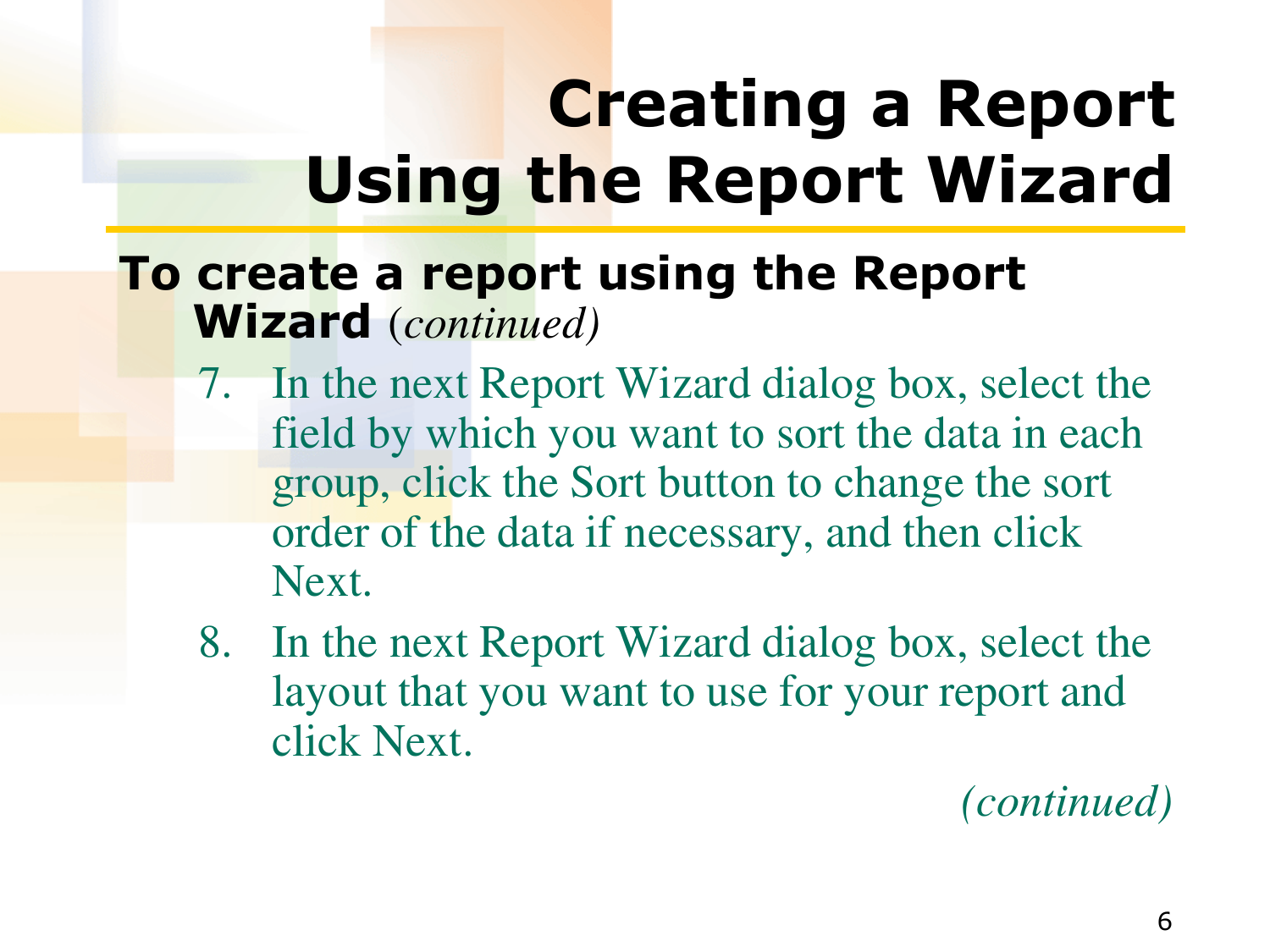#### **To create a report using the Report Wizard** (*continued)*

- 9. In the next Report Wizard dialog box, select the style that you want to use for your report and click Next.
- 10. In the next Report Wizard dialog box, type the name that you want your report to have and click Finish.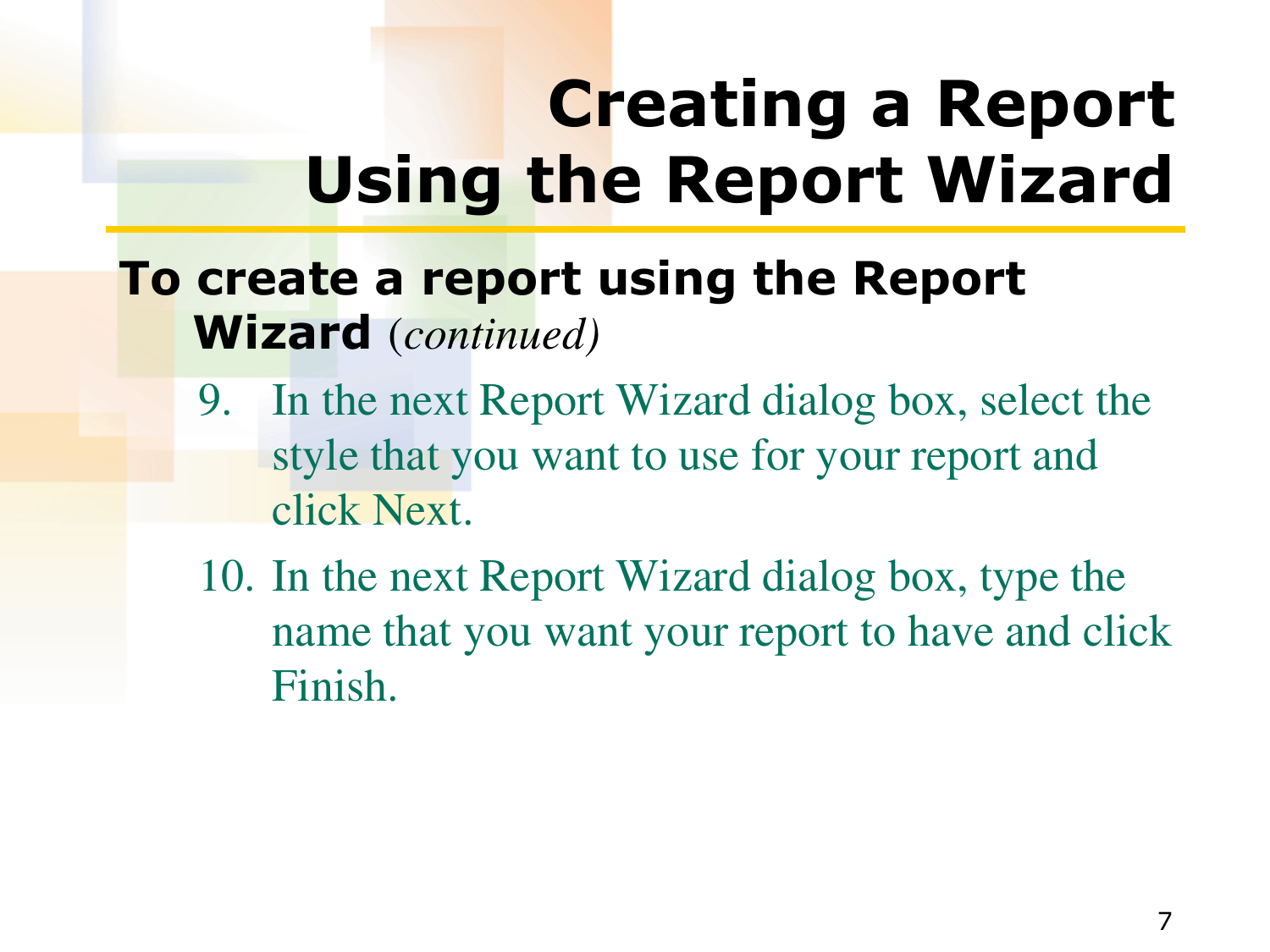### **Adding a Control to a Report**

#### **To add a control to a report**

- 1. Display the report in Design view.
- 2. On the Report Design toolbar, click the Toolbox button if necessary.
- 3. In the toolbox, click the tool for the type of control that you want to add.
- 4. Click in the report where you want the control to go.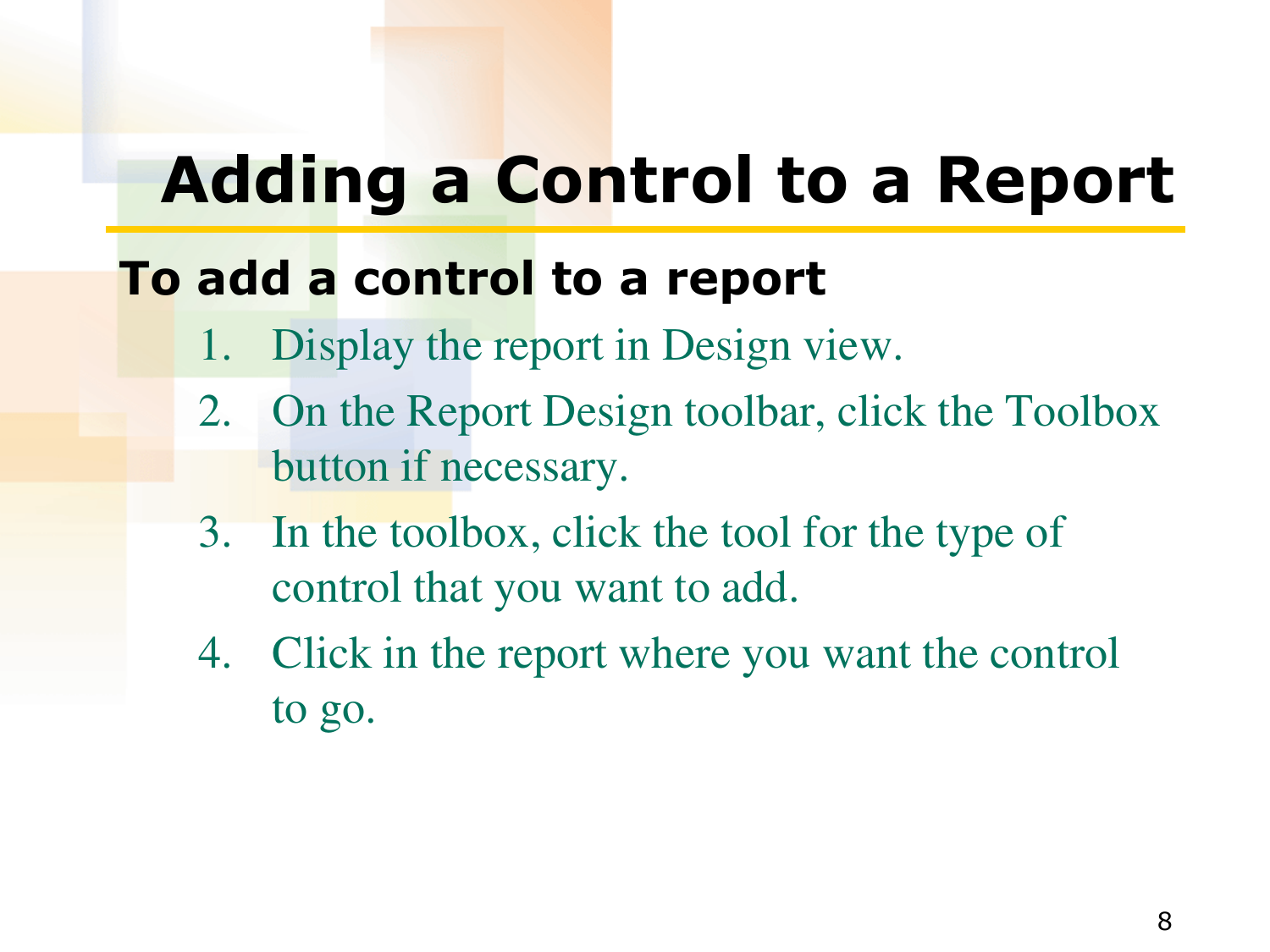# **Creating a Report in Design View**

#### **To create a report in Design view**

- On the Objects bar, click Reports.
- 2. On the Database window toolbar, click New.
- 3. In the New Report dialog box, click Design View if necessary.
- 4. Click the Choose the table or query where the object's data comes from down arrow, click the name of the table on which you want to base the report, and then click OK.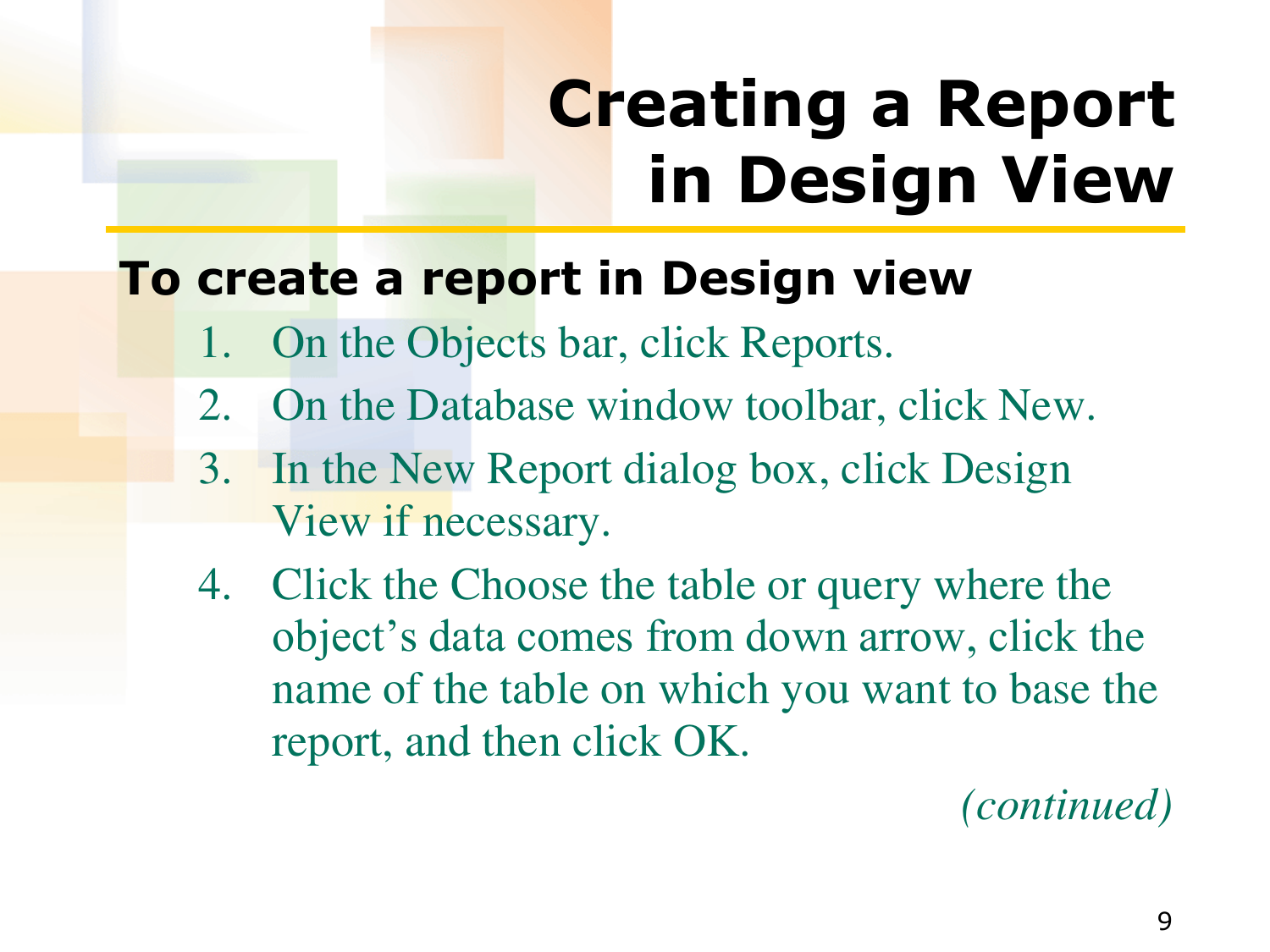## **Creating a Report in Design View**

#### **To create a report in Design view**  (*continued)*

5. To add bound controls, drag the field names that you want to add from the field list to the report. *Or*

 To add unbound controls, click the tool in the toolbox for the type of control that you want to add and then click in the report where you want the control to go.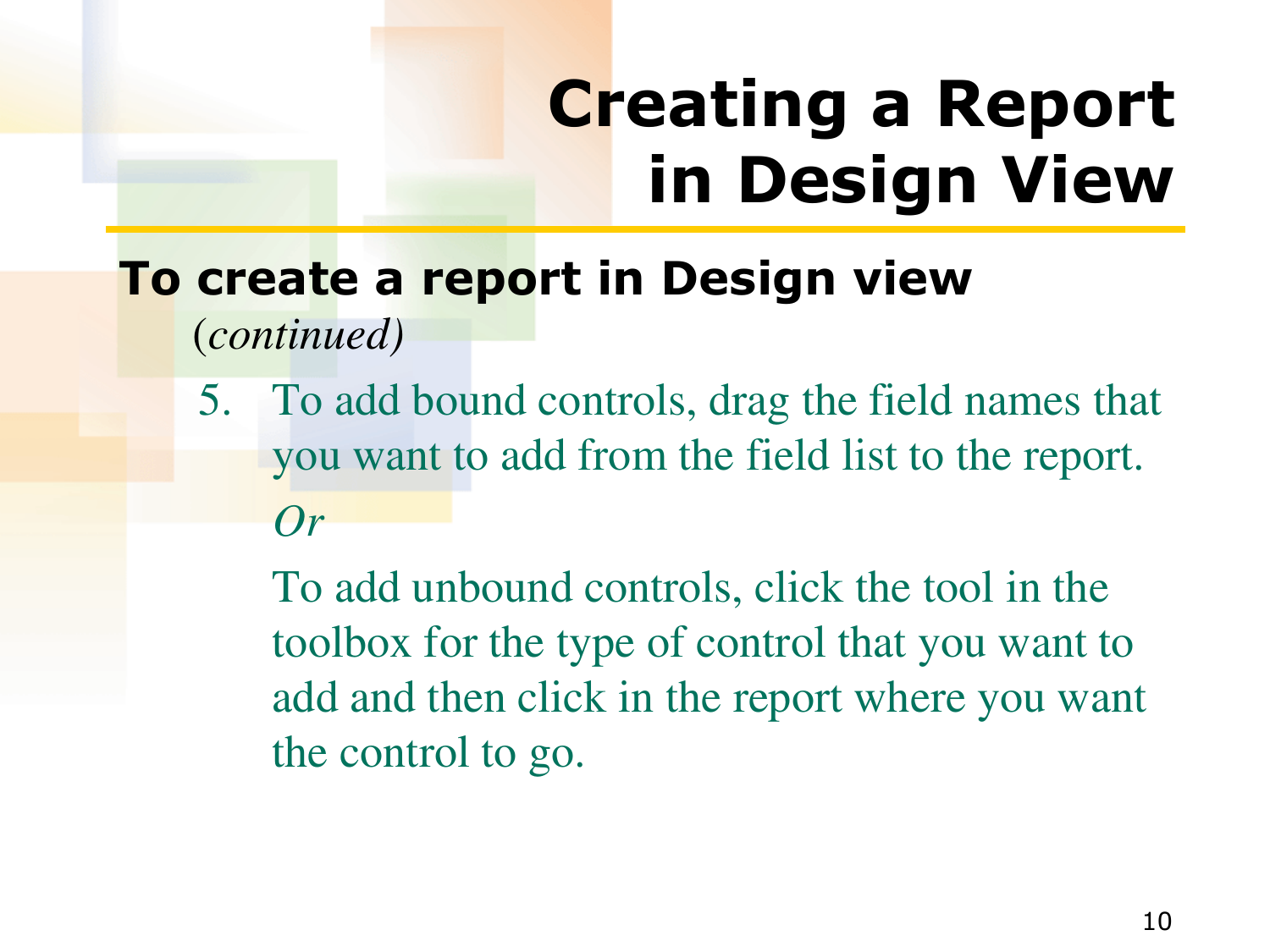### **Formatting a Report Using the Property Sheet**

#### **To format a report using the property sheet**

- Display the report in Design view.
- 2. Double-click the part of the report that you want to change.
- 3. In the property sheet, click the tab that contains the property that you want to change.
- 4. Scroll down if necessary to find the property that you want to change.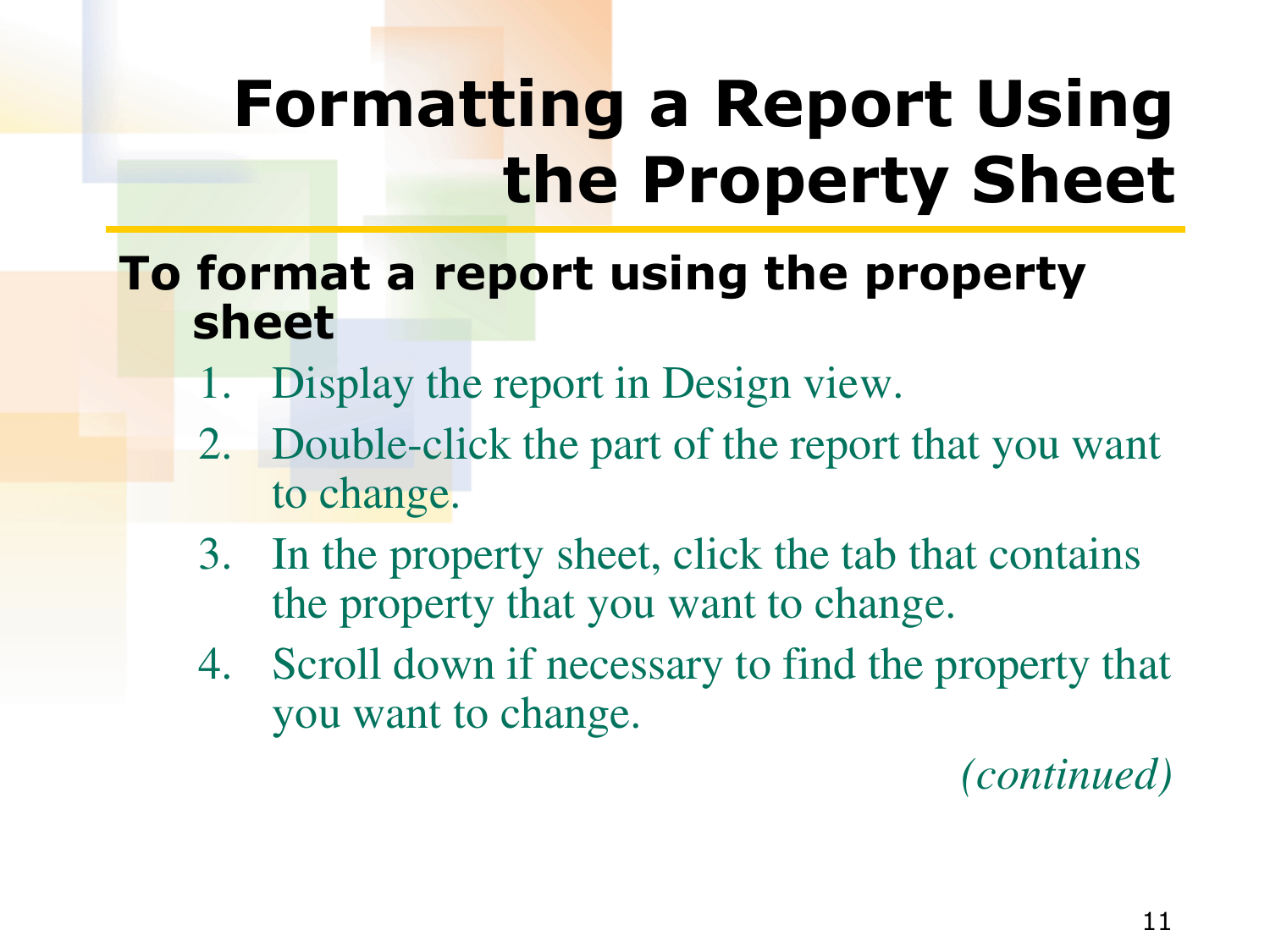## **Formatting a Report Using the Property Sheet**

#### **To format a report using the property sheet** (*continued)*

- 5. Click in the box for the property that you want to change.
- 6. Click the down arrow that appears and then click the new setting.

*Or*

Type the new setting.

7. Click the Close button in the top-right corner of the property sheet.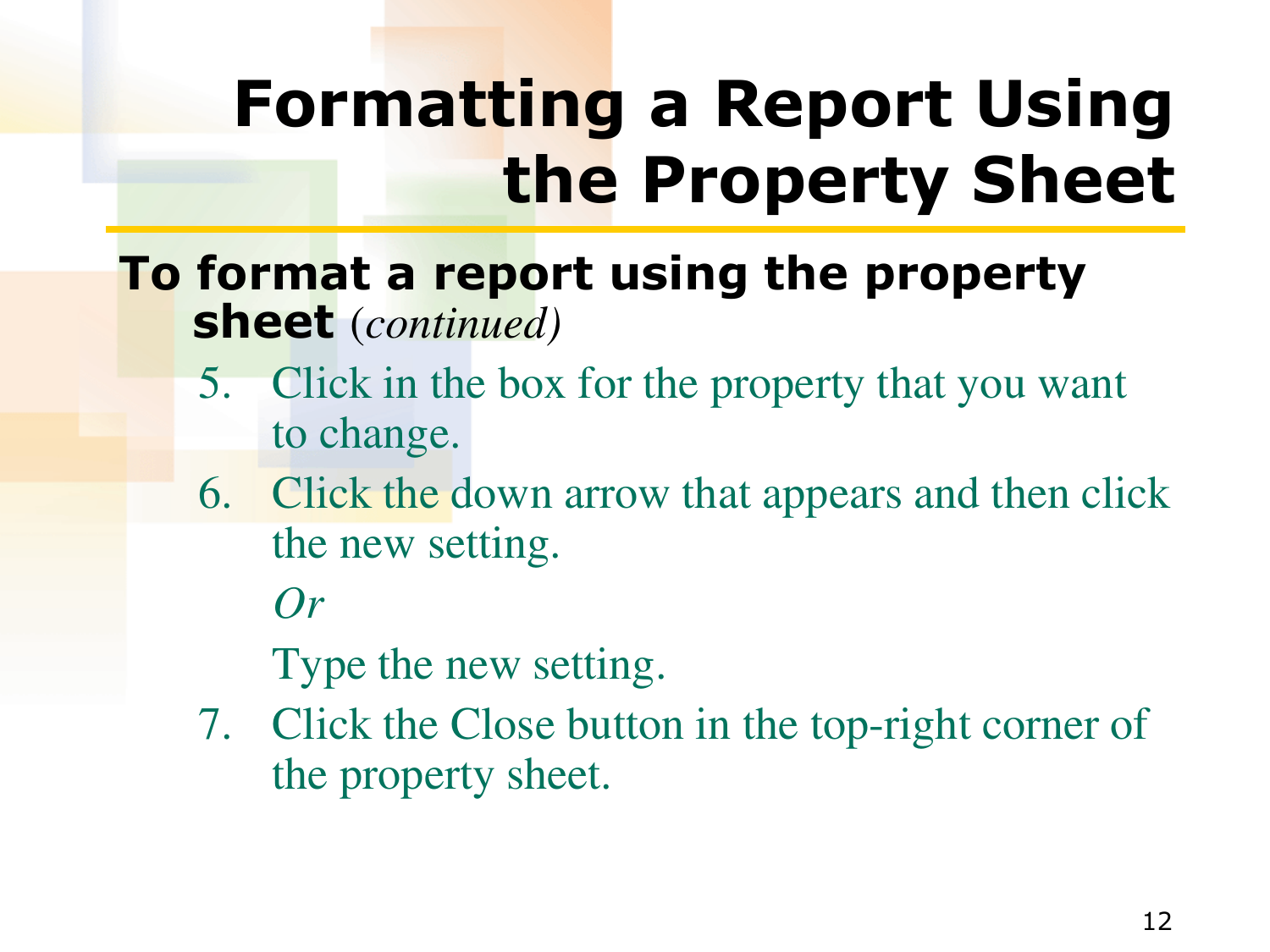### **Formatting a Report Using the Toolbar**

### **To format a report using the toolbar**

- 1. Display the report in Design view.
- 2. Select the part of the report that you want to change.
- 3. On the Formatting toolbar, click the button(s) for the format(s) that you want to apply to the report.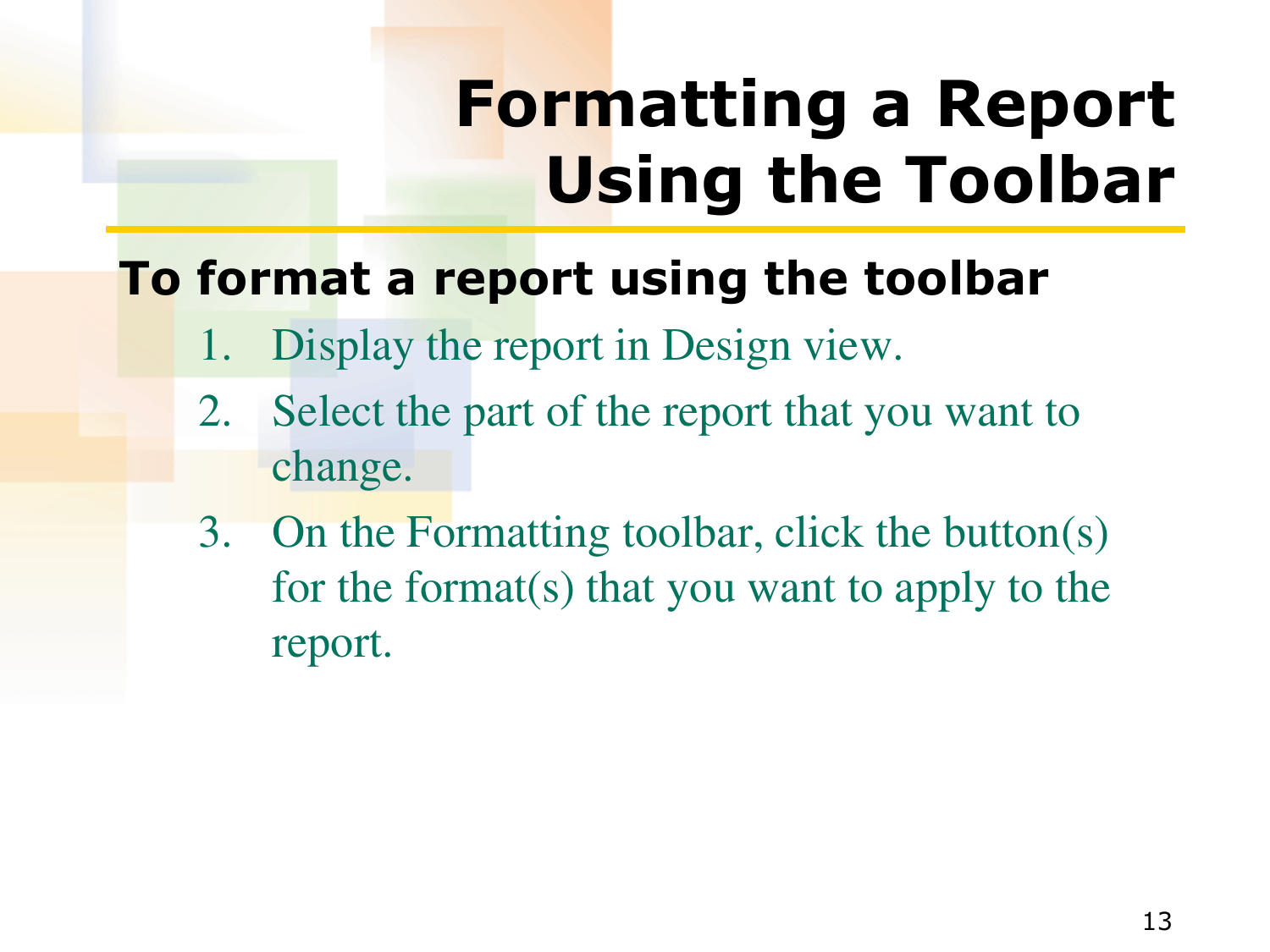### **Creating Calculated Controls**

### **To create a calculated control**

- 1. Display the report in Design view.
- 2. On the Report Design toolbar, click the Toolbox button if necessary.
- 3. In the toolbox, click the Text Box tool.
- 4. Click the area of the report where you want the calculated control to go.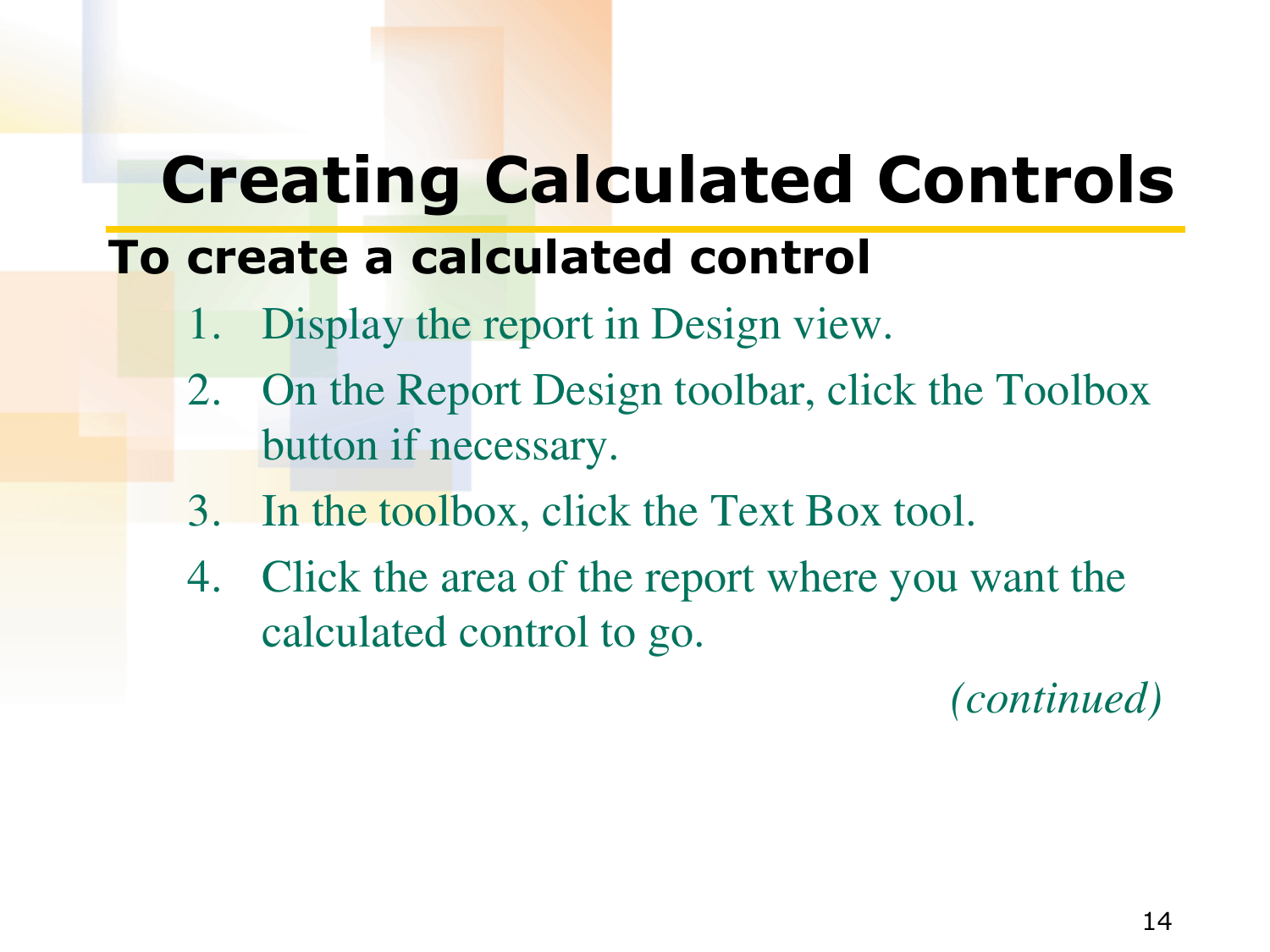### **Creating Calculated Controls**

#### **To create a calculated control** (*continued)*

- 5. Click the label for the calculated control, move the mouse pointer over the label until the pointer turns into an insertion point, click the mouse, delete the existing text, and then type the name of the calculated control.
- 6. Click the text box for the calculated control, move the mouse pointer over the text box until the pointer turns into an insertion point, click the mouse, and then type the expression for the calculated control.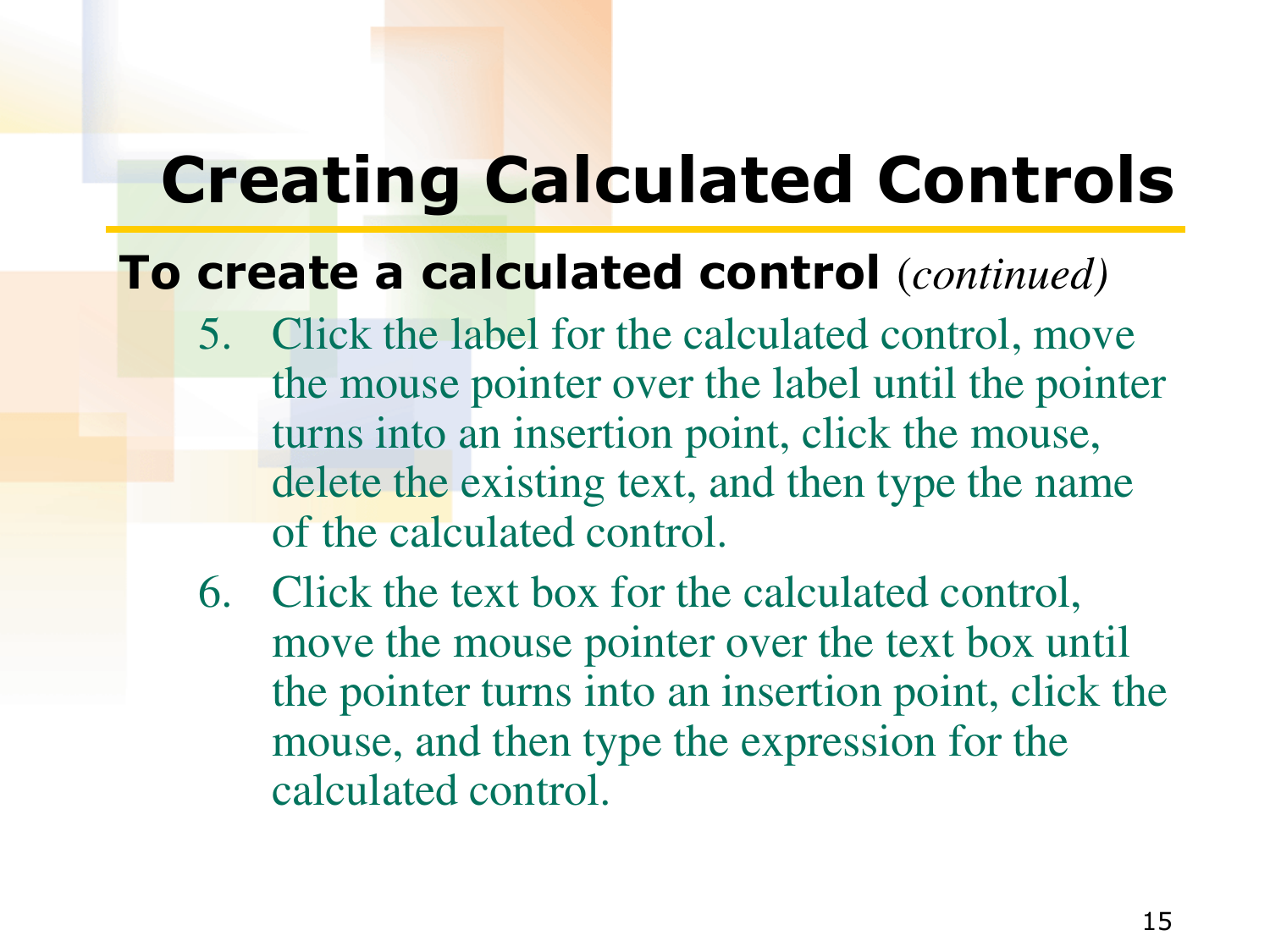### **Previewing a Report**

#### **To preview a report**

- 1. Display the report in Design view.
- 2. On the Report Design toolbar, click the Print Preview button.

*Or*

 On the Report Design toolbar, click the View button.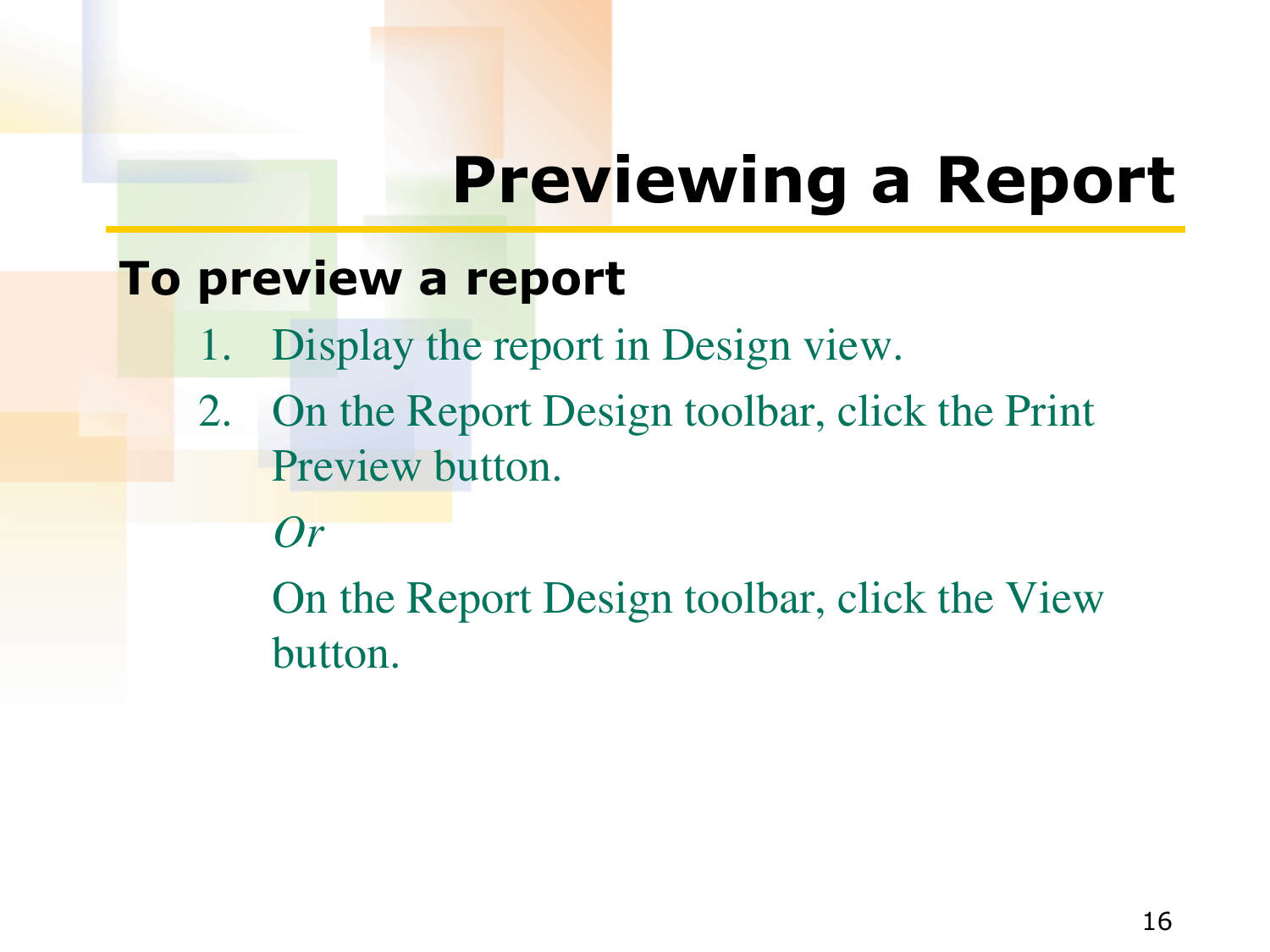# **Printing a Report**

#### **To print a report**

- 1. Display the report in the view you want to print.
- 2. On the Report Design toolbar, click the Print button.

*Or*

 On the Print Preview toolbar, click the Print button.

*Or*

On the File menu, click Print.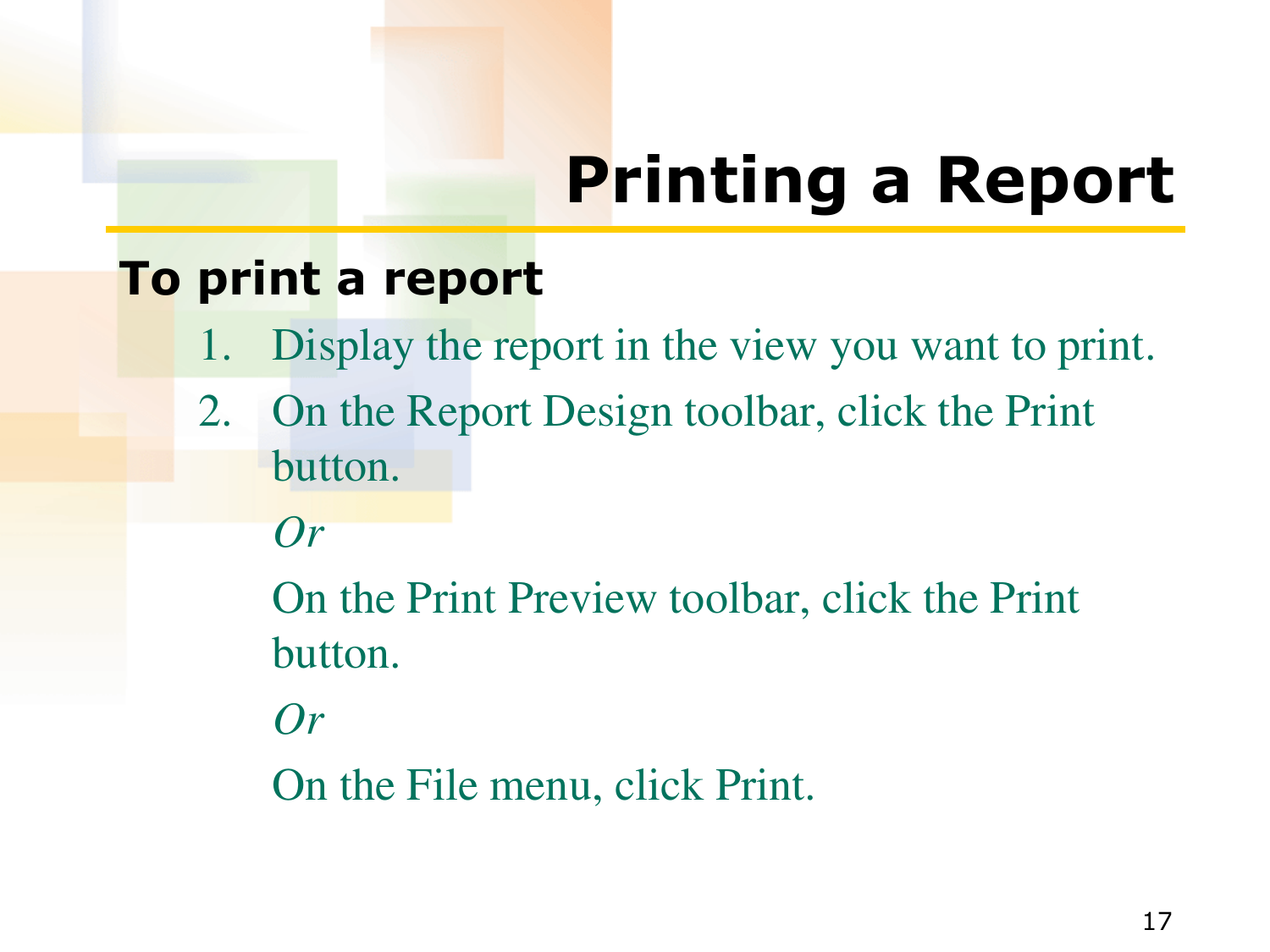### **Compacting a Database**

#### **To compact a database**

- If the database is a multi-user database located on a server or shared folder, verify that the database is not open.
- 2. Open the database that you want to compact.
- 3. On the Tools menu, point to Database Utilities and click Compact And Repair Database.